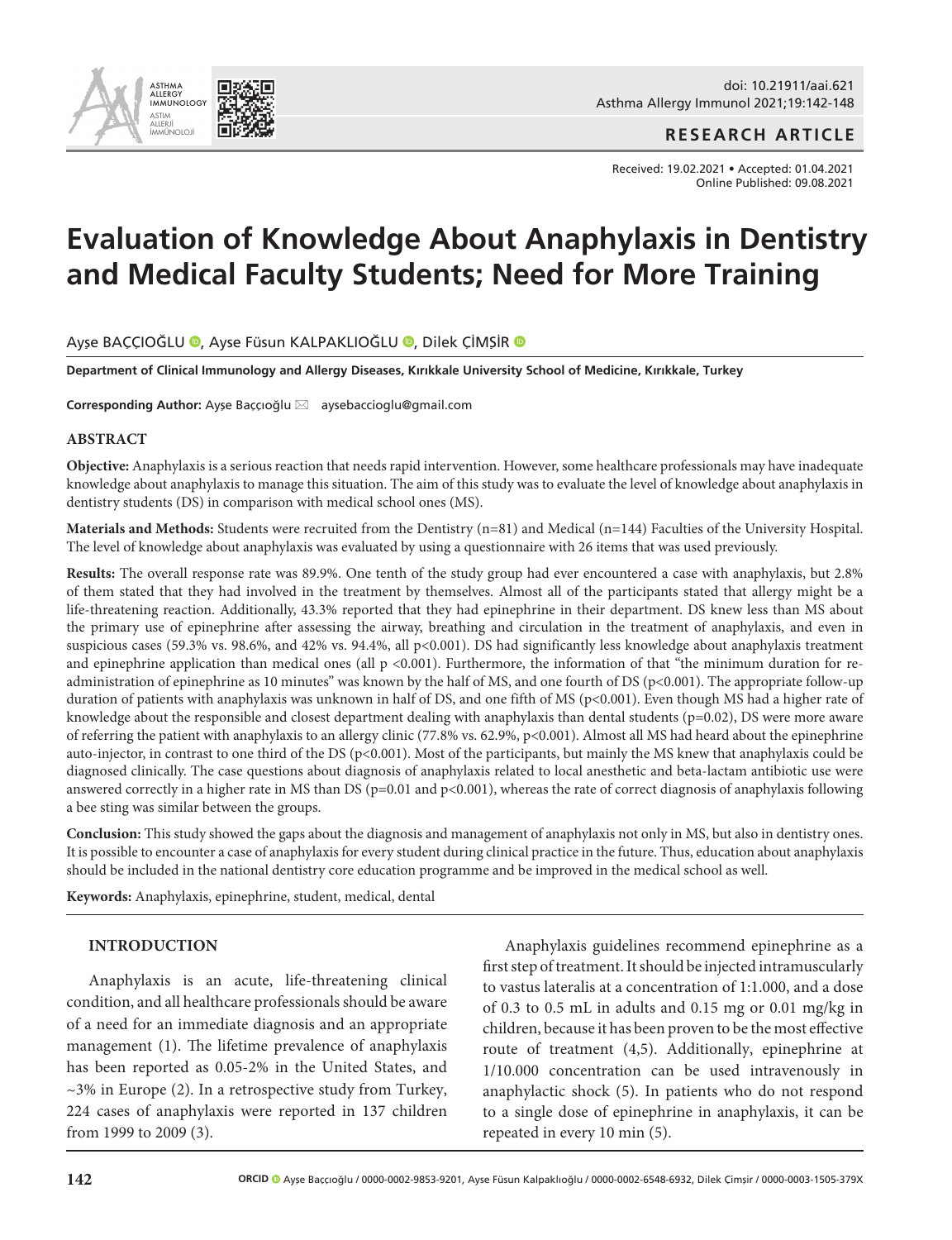The diagnosis of anaphylaxis may be challenging, since it is based on clinical symptoms. Although elevated serum tryptase level is a diagnostic marker for anaphylaxis, it is rarely used in clinical practice since it has a 30min halftime which is difficult to obtain the serum of the patient in that time interval. Furthermore, there is no diagnostic threshold for tryptase in anaphylaxis, and it may be elevated in some other conditions such as mastocytosis and neoplasms.

Previous studies have indicated some deficits in the management of anaphylaxis (6), such as inadequate prescription and use of epinephrine by physicians, as well as other medical workers (7). Supporting this, the rate of using a standard algorithm of anaphylaxis treatment was only 62.6% in general practitioners, specialists, nurses and paramedics (6). Among emergency department staff, 85.1% were shown to know the correct application route of epinephrine, and 73.3% chose the correct dose (8). Furthermore, only 16.8% of junior hospital doctors had correct information about epinephrine dosage and route of administration (9). These results suggest that there is a knowledge gap of anaphylaxis in different types of medical professionals.

Dental physicians may see anaphylaxis in their daily clinical life due to local anesthetic agents, pain relievers and antibiotics. In a study of 86 dentists working in private offices, only 48.8% of the participants knew that the first

treatment of anaphylaxis was epinephrine, and 31.5% confirmed the most effective route of administration (10). However, it is not well known if dental facilities have essential equipment to treat anaphylaxis, and there is no anaphylaxis education in the national dentistry school core education program

The rationale of this study was to increase the awareness about anaphylaxis in dentistry education programme. The objective was to assess the level of knowledge of anaphylaxis among students in a dental faculty in comparison with those in a medical faculty.

# **MATERIAL and METHODS**

The study was conducted with a prospective design over a period of six months. Eligibility criteria were: female/male subjects training in the 5th grade of the Faculty of Medicine or Dentistry at Kirikkale University. Those who refused to participate or filled out the form incompletely were excluded. The study was compliant with the Declaration of Helsinki Principles, and had local ethical approval (No: 2020.09.08). Written consent was obtained from the participants.

A previous validated anaphylaxis questionnaire was modified due to updated guidelines (Table I) (1). The questionnaire consisted of 26 questions, including demographic data (4 item), epinephrine administration (10 item), signs and symptoms (4 item), experience (4

**Table I: Modified anaphylaxis questionnaire for health care workers (26-Item) (6).**

| Q: Questions, and Answers                                                                                                                                                                       |  |  |  |  |  |
|-------------------------------------------------------------------------------------------------------------------------------------------------------------------------------------------------|--|--|--|--|--|
| $Q1. \text{Age}$                                                                                                                                                                                |  |  |  |  |  |
| Q2. Gender:<br>$\Box$ Male<br>$\Box$ Female                                                                                                                                                     |  |  |  |  |  |
| Q3. Department: $\Box$ Medical student $\Box$ Dentistry student                                                                                                                                 |  |  |  |  |  |
| Q4. How long have you been studying in the Faculty?                                                                                                                                             |  |  |  |  |  |
| Q5. Do you think that allergy can be life threatening?<br>$\Box$ Yes $\Box$ No                                                                                                                  |  |  |  |  |  |
| Q6. Have you ever encountered a patient with anaphylaxis? $\Box$ Yes $\Box$ No                                                                                                                  |  |  |  |  |  |
|                                                                                                                                                                                                 |  |  |  |  |  |
| Q8. Have you ever treated a patient with anaphylaxis?<br>$\Box$ Yes $\Box$ No                                                                                                                   |  |  |  |  |  |
| Q9. Which medical branch do you think will investigate the cause of anaphylaxis?<br>$\Box$ Internal Medicine $\Box$ Emergency $\Box$ Allergy Diseases $\Box$ Chest Diseases $\Box$ I don't know |  |  |  |  |  |
|                                                                                                                                                                                                 |  |  |  |  |  |

Q10. A 30-year-old female patient had a history of allergy to local anesthetic agents. She developed angioedema and urticaria within 1 hour after local anesthesia that was administered during dental treatment. Blood pressure, pulse, breathing, and other system examinations were normal.

Do you think that the diagnosis was anaphylaxis? ❏ Yes ❏ No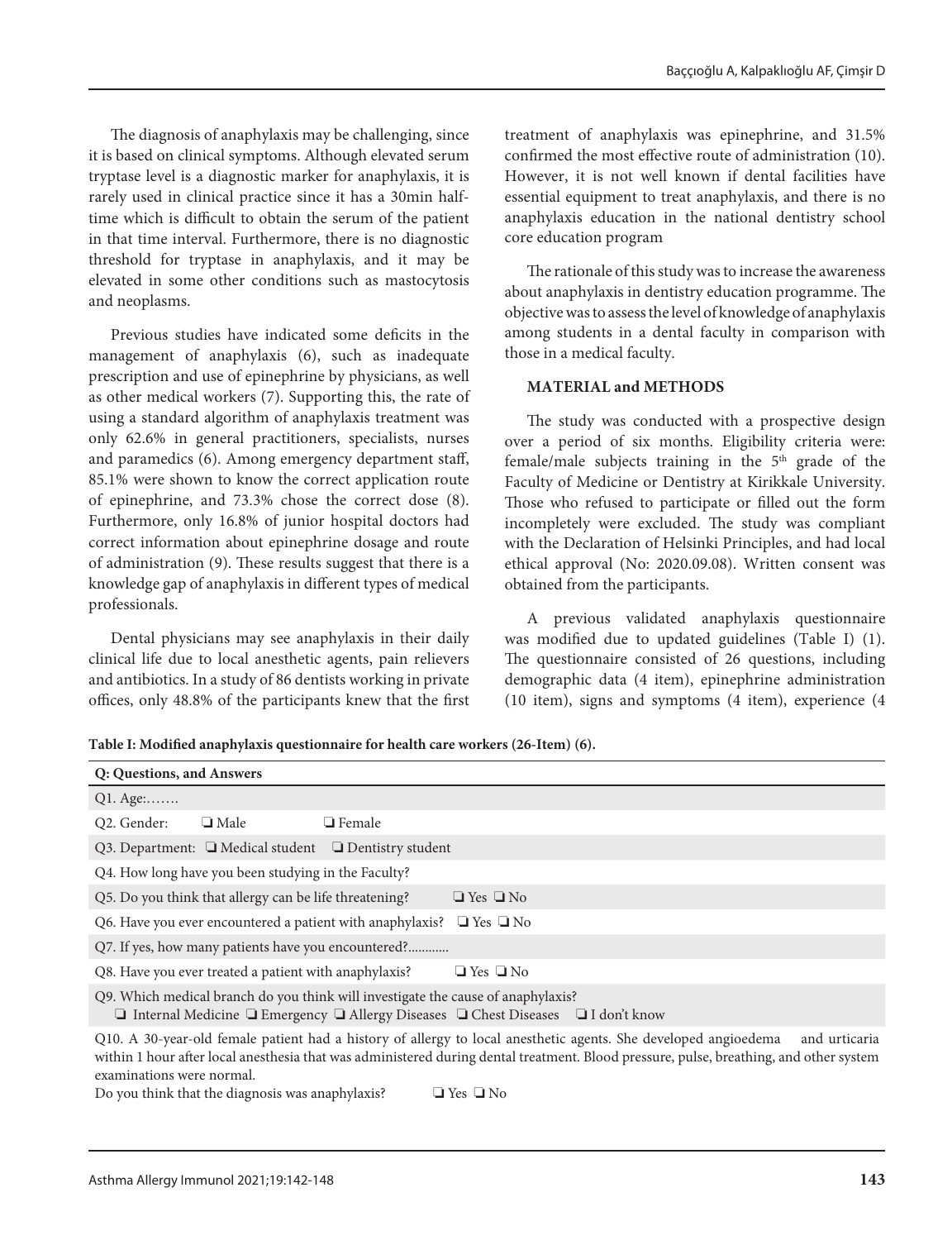# **Table I continued**

| Q11. A 58-year-old woman was prescribed a penicillin group antibiotic due to a dental abscess. Twenty-five minutes after taking the<br>first tablet, she was developed urticaria and shortness of breath.<br>Do you think that the diagnosis was anaphylaxis?<br>$\Box$ Yes $\Box$ No                                                                                                                |
|------------------------------------------------------------------------------------------------------------------------------------------------------------------------------------------------------------------------------------------------------------------------------------------------------------------------------------------------------------------------------------------------------|
| Q12. A beekeeper's son had no symptoms in his first stung by a wasp -a kind of bee-, but fainted with nausea and vomiting within<br>minutes after stung in the second time.<br>Do you think that the diagnosis was anaphylaxis?<br>$\Box$ Yes $\Box$ No                                                                                                                                              |
| Q13. How do you diagnose anaphylaxis? (Only one choice)<br>I Clinical (at least 2 organ system involvement such as suddenly developing skin, respiration, cardiovascular system findings),<br>and/or laboratory findings<br>Laboratory findings (increase in serum tryptase and/or histamine)<br>$\Box$ I don't know                                                                                 |
| Q14. Do you apply epinephrine to a patient in case of suspicion of anaphylaxis? $\Box$ Yes $\Box$ No                                                                                                                                                                                                                                                                                                 |
| Q15. What is the first intervention in the treatment of anaphylaxis? (Only one choice)<br>□ Assess airway, circulation and consciousness. Inject epinephrine intramuscularly in upper leg. Put patient in the Trendelenburg<br>position.<br>$\Box$ Call emergency center. Establish intravenous access. Inject H <sub>1</sub> -antihistamine and corticosteroid intravenously.<br>$\Box$ I don't now |
| Q16. Which one is the first step medication in the treatment of a subject with anaphylaxis? (Only one choice)<br>$\Box$ Oxygen $\Box$ Epinephrine $\Box$ Glucocorticoid (methylprednisolone) $\Box$ H <sub>1</sub> -antihistamine (e.g. diphenhydramine)<br>$\Box$ 0.9% (isotonic) saline $\Box \beta$ , adrenergic agonist (e.g. salbutamol) $\Box$ I don't now                                     |
| Q17. What is the recommended route of epinephrine administration as first line medication in anaphylaxis? (Only one choice)<br>$\Box$ Intravenous $\Box$ Intramuscular $\Box$ Subcutaneous $\Box$ All routes $\Box$ I don't know                                                                                                                                                                     |
| Q18. What dilution is used for intramuscular administration of epinephrine? (Only one choice)<br>$\Box$ 1/1000 epinephrine solution $\Box$ 1/100 epinephrine solution<br>$\Box$ 1/10000 epinephrine solution $\Box$ I don't know                                                                                                                                                                     |
| Q19. What is the recommended intravenous bolus epinephrine dilution? (Only one choice)<br>□ No dilution □ 1/1000 epinephrine (1 mg/mL) 1-3 cc □ 1/10.000 epinephrine (0.1 mg/mL) 1-3 cc<br>$\Box$ 1/100.000 epinephrine (0.01 mg/mL) 1-3 cc<br>$\Box$ I don't know                                                                                                                                   |
| Q20. Which body localization is recommended for intramuscular epinephrine application? (Only one choice)<br>Deltoid muscle (mid-anterolateral upper arm)<br>Vastus lateralis (mid-anterolateral thigh)<br>$\Box$ Gluteus maximus (buttocks)<br>$\Box$ I don't know                                                                                                                                   |
| Q21. How often can epinephrine be repeated? (Only one choice)<br>$\Box$ Cannot be re-administered $\Box$ 10 minutes $\Box$ 30 minutes<br>$\Box$ I don't know<br>$\Box$ 1 hour                                                                                                                                                                                                                        |
| Q22. How long should the patient be followed up after anaphylaxis reaction? (Only one choice)<br>$\Box$ 1-2 hours $\Box$ 6-8 hours $\Box$ No need for a follow up $\Box$ I don't know                                                                                                                                                                                                                |
| Q23. Do you keep epinephrine drug in your department?<br>$\Box$ Yes $\Box$ No                                                                                                                                                                                                                                                                                                                        |
| Q24. What do you recommend for patients who had an anaphylaxis reaction?<br>$\Box$ Refer to the allergy department in order to investigate for anaphylaxis etiology<br>$\Box$ Always carry epinephrine, corticosteroid, and H <sub>1</sub> -antihistamine ampoules<br>$\Box$ Live in a place close to hospital<br>$\Box$ I don't know                                                                |
| Q25. Have you ever heard about the epinephrine auto-injector?<br>$\Box$ Yes $\Box$ No                                                                                                                                                                                                                                                                                                                |
| Q26. Do you know where is the closest Allergy Department to your clinic? $\Box$ Yes $\Box$ No $\Box$ I don't know<br>If yes, which center has an Allergy Department in your city?<br>University hospital<br>$\Box$ Tertiary care<br>□ Secondary care<br>$\Box$ I don't know<br>$\Box$ Primary care<br>$\Box$ In a nearby city                                                                        |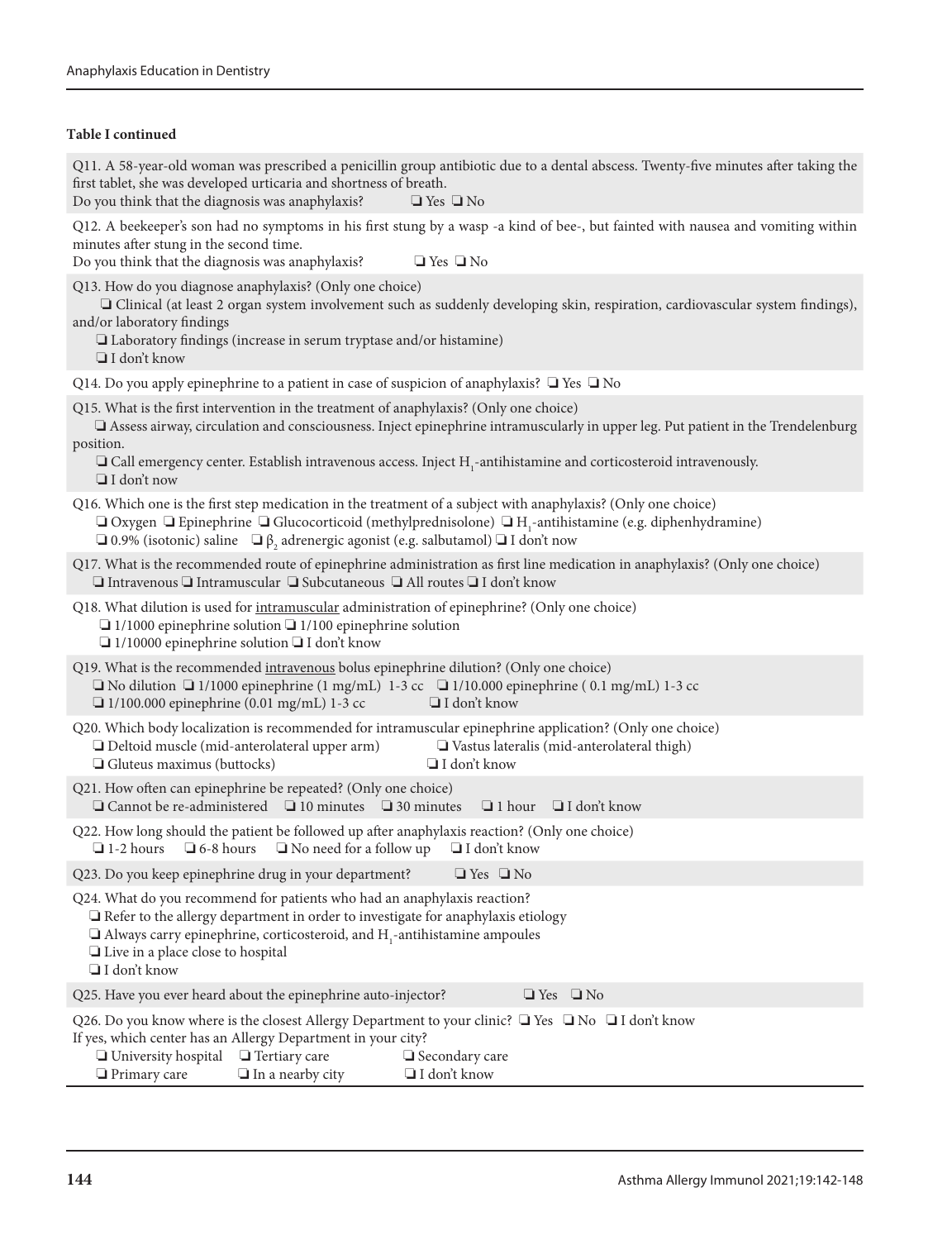item), and anaphylaxis (4 item). Subjects were instructed to self-administer the questionnaire with no time limit. After completing the questionnaire, participants were given a guide of anaphylaxis management plan including the right answers of the questions.

# **Statistical Analysis**

The target population size was the number of  $5<sup>th</sup>$  grade students in the Medical and Dental Faculties. The sample size was calculated as "at least 200" by using the Raosoft programme with a target population size (n=300), an acceptable margin of error of 5%, confidence level of 95%, and response distribution of 50%.

Statistical analysis was performed with the SPSS program. Dentistry and medical student groups were compared with the chi-square test for categorical variables, and with Student's t-test according to data normality for quantitative ones. Categorical variables were given as "%", and parametric ones were expressed as "mean ± standard deviation. P<0.05 was regarded as statistically significant.

## **RESULTS**

The general response rate was 89.9% with a female predominance, aged 21 to 30 years  $(23.25 \pm 1.34 \text{ years})$ (Table II). Sixty four percent  $(n = 144)$  of the participants were from the medical faculty, and 36% (n=81) were from dentistry.

Overall 11.2% of the study group had encountered a case with anaphylaxis, but only 2.8% of them stated that they had been involved in the treatment by themselves, with no difference between the medical and dental groups (Table III). Almost half of them (43.3%) knew that they had the epinephrine drug in their department, and 94.2% of the participants thought that allergies could be life threatening.

Less than half of the dental students (DS) compared to medical students (MS) agreed that epinephrine could be used in suspicious cases  $(42\% \text{ vs. } 94.4\%, \text{ p} < 0.001)$ (Table III), but almost two thirds of them had knew that epinephrine use was the first intervention after assessing

the airway, breathing and circulation in the treatment of anaphylaxis (59.3% vs. 98.6%, p<0.001). Furthermore, DS had significantly lower knowledge than MS about the anaphylaxis treatment steps, appropriate route, and the localization and doses of epinephrine (all  $p<0.001$ ). On the other hand, the information that "the minimum duration for re-administration of epinephrine is 10 minutes" was known by the half of the medical and one fourth of the dental group (p<0.001). The appropriate duration of follow-up of patients with anaphylaxis was unknown by one fifth of the MS and half of DS (p<0.001).

Even though MS had a higher rate of knowledge about the responsible and closest department for anaphylaxis than DS (p=0.02), DS were more aware of referring the patient with anaphylaxis to an allergy clinic (77.8% vs. 62.9%, p<0.001). Almost all MS had heard about the epinephrine auto-injector, in contrast to one third of the DS (p<0.001).

Most of the participants -mostly MS- knew that the diagnosis of anaphylaxis could be done clinically (92.9% overall, p<0.001) (Figure 1). Considering the case questions regarding the diagnosis, the rate of knowledge about urticaria developing after exposure to a known allergen was not anaphylaxis was 57.6% in medicine and 39.5% in dentistry (p=0.01). There was a higher ratio of students who could make an anaphylaxis diagnose about the case about with urticaria and shortness of breath after beta-lactam antibiotic use in the medical group (96.5%) than the dentistry group  $(79%)(p<0.001)$ . The ratio of correct diagnosis about a patient who developed nausea, vomiting and syncope after a bee sting was similar between the groups (overall  $76.5\%$ , and  $p > 0.05$ ).

# **DISCUSSION**

This study evaluated deficiencies in the management of anaphylaxis in medical and dental students who were likely to see patients with anaphylaxis throughout their careers. The lower knowledge levels of anaphylaxis in DS compared to MS indicated a need for training in this subject in dental departments. In addition, the medical education program on anaphylaxis should also be improved to prevent misdiagnoses and deaths from anaphylaxis.

**Table II: Demographic characteristics of the study groups.**

|                                           | All $(n = 225)$  | Medical Students $(n = 144)$ | Dental Students $(n = 81)$ |      |
|-------------------------------------------|------------------|------------------------------|----------------------------|------|
| Age (Year), mean $\pm$ standard deviation | $23.25 \pm 1.34$ | $23.21 + 1.24$               | $23.32 \pm 1.50$           | 0.57 |
| Gender, female, n (%)                     | 144 (64)         | 91(63.2)                     | 53(65.4)                   | 0.73 |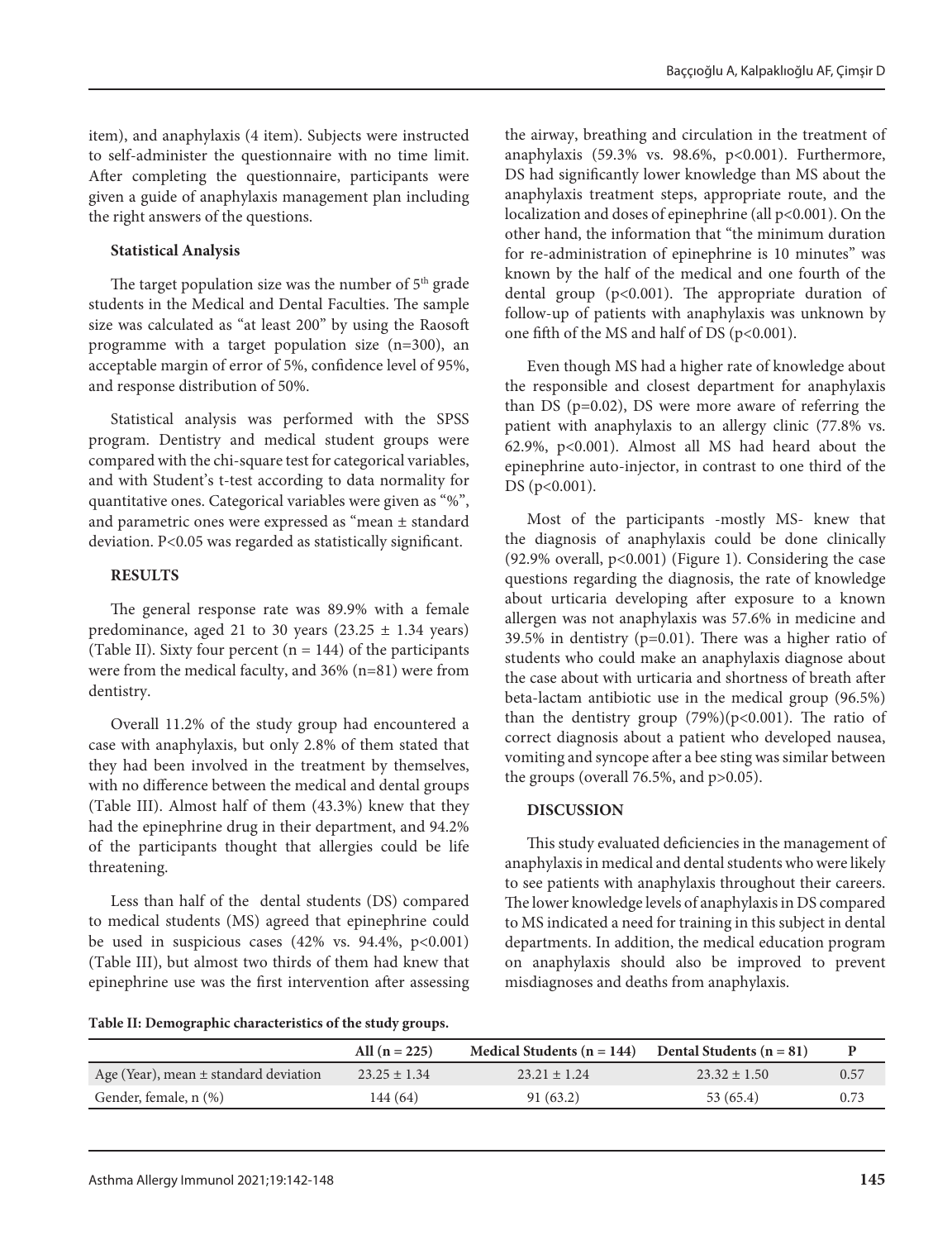We compared the level of knowledge about anaphylaxis in DS with that of MS studying at an university hospital as a tertiary reference center. Although the incidence of anaphylaxis was not uncommon in dental clinics (11), only a few participants from both groups had seen patients with anaphylaxis. This may be due to undiagnosed cases of anaphylaxis and inadequate referral. Additionally, less than half of the student groups reported having epinephrine in their departments, contrary to the statement that all types of healthcare institutions should have epinephrine. Supporting this result, the proportion of dentists who approved to keep epinephrine in their practice was 55.661.5% (10,12). As a similar result, in another study from Turkey, especially one third of secondary healthcare workers reported that there was no epinephrine in their clinics (6). In another study conducted in Turkey, onethird of secondary health care workers reported that epinephrine was not available in their clinics (6).

The diagnosis of anaphylaxis is usually done clinically and is based on early symptom pattern after exposure to an allergen in the absence of tryptase tests. It may be difficult to anticipate anaphylaxis and misdiagnosing it may lead to death due to airway obstruction or vascular collapse.

|  |  | Table III: Rates of subjects that agree with the given information about anaphylaxis. |
|--|--|---------------------------------------------------------------------------------------|
|  |  |                                                                                       |

| Answers of "yes" - n (%)                                                                                                              | All<br>$(n = 225)$ | Medical Students Dental Students<br>$(n = 144)$ | $(n = 81)$ | ${\bf P}$ |
|---------------------------------------------------------------------------------------------------------------------------------------|--------------------|-------------------------------------------------|------------|-----------|
| <b>Experiences</b>                                                                                                                    |                    |                                                 |            |           |
| Have you ever encountered a patient with anaphylaxis?<br>(average number: 1-4 / life)                                                 | 25(11.2)           | 13(9.1)                                         | 12(14.8)   | 0.19      |
| Have you ever treated a patient with anaphylaxis?                                                                                     | 6(2.8)             | 3(2.2)                                          | 3(3.9)     | 0.66      |
| Do you keep epinephrine in your department?                                                                                           | 93 (43.3)          | 61(45.5)                                        | 32 (39.5)  | 0.53      |
| Do you think that allergy can be life threatening?                                                                                    | 211 (94.2)         | 140 (97.2)                                      | 71 (88.8)  | 0.01      |
| <b>Treatment</b>                                                                                                                      |                    |                                                 |            |           |
| Do you administer epinephrine to a patient in case of a suspicion of<br>anaphylaxis?                                                  | 170 (75.6)         | 136 (94.4)                                      | 34 (42.0)  | < 0.001   |
| Is using epinephrine the first intervention after assessing the airway,<br>breathing and circulation in the treatment of anaphylaxis? | 190 (84.4)         | 142 (98.6)                                      | 48 (59.3)  | < 0.001   |
| Is epinephrine the first line medication in the treatment of a subject<br>with anaphylaxis?                                           | 191 (84.9)         | 134 (93.1)                                      | 57 (70.4)  | < 0.001   |
| Is the intramuscular way the recommended route for epinephrine<br>administration as first line in anaphylaxis?                        | 174(77.3)          | 129(89.6)                                       | 45(55.6)   | < 0.001   |
| Is 1/1000 the appropriate concentration of intramuscular epinephrine<br>in anaphylaxis?                                               | 126(57.0)          | 103(72.5)                                       | 23(29.1)   | < 0.001   |
| Is 1/10000 the recommended concentration of intravenous epinephrine<br>in anaphylaxis?                                                | 93 (41.5)          | 78 (54.5)                                       | 15(18.5)   | < 0.001   |
| Is the vastus lateralis (mid-anterolateral thigh) the recommended<br>intramuscular administration site of epinephrine?                | 167(74.6)          | 134 (93.7)                                      | 33 (40.7)  | < 0.001   |
| Is 10 minutes the right interval for re-administration of epinephrine in<br>case of no response?                                      | 99 (44.0)          | 80 (55.6)                                       | 19(23.5)   | < 0.001   |
| Is a duration of 6-8 hours the appropriate follow up for an anaphylaxis<br>reaction?                                                  | 152(68.8)          | 115(82.1)                                       | 37(45.7)   | < 0.001   |
| Management                                                                                                                            |                    |                                                 |            |           |
| Do you think the Allergy Division investigates the cause of anaphylaxis?                                                              | 188(85.1)          | 126 (88.7)                                      | 62(78.5)   | 0.02      |
| Do you refer patients with anaphylaxis to the Allergy Department?                                                                     | 153(68.3)          | 90(62.9)                                        | 63 (77.8)  | < 0.001   |
| Where is the closest Allergy Department to your clinic?                                                                               | 208 (92.9)         | 137(95.1)                                       | 71 (88.8)  | 0.02      |
| Have you ever heard about the epinephrine auto-injector?                                                                              | 160(72.4)          | 137 (95.8)                                      | 23(29.5)   | < 0.001   |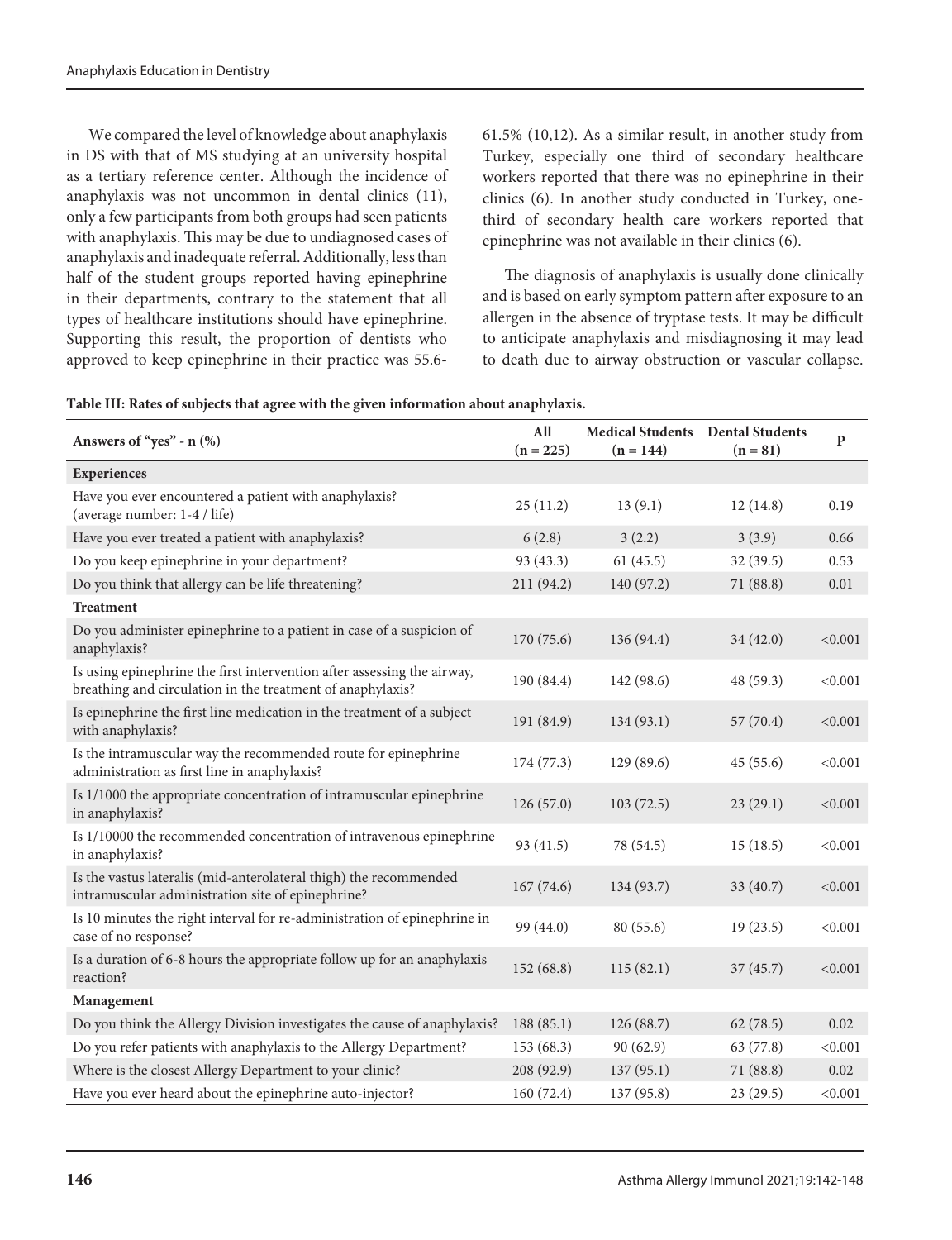

**Figure 1.** Knowledge of anaphylaxis diagnosis, regarding case questions (Table I). Question (Q)10 showed the rate of knowledge of that urticaria developing after exposure to a known allergen was not anaphylaxis (medical students: 57.6%, dental students: 39.5%, p=0.01). Q11 showed the proportion of students who were able to correctly diagnose anaphylaxis in a patient who developed urticaria and dyspnea after beta-lactam antibiotic use (medicine; 96.5%, dentistry; 79%, p<0.001). Q12 showed the rate of correctly diagnosing anaphylaxis in a patient who was developed nausea, vomiting and syncope after bee sting (overall 76.5%).

Fortunately, according to the results of the present study, most of the MS but a lower percentage of DS had known that anaphylaxis could be diagnosed clinically, and they were aware of the life-threatening nature of the reaction. These results about the diagnosis of anaphylaxis were determined to be similar to previous studies. In a study, 97.8% of physicians in emergency department, and 83.7% of nurses approved the correct definition of anaphylaxis (9).

Beta lactam and bee mediated anaphylaxis was well known by both groups of students. However, the rate of distinguishing anaphylaxis from other allergic reactions such as urticaria was very low in DS and moderate in medical ones. In previous studies, correct answer rates to scenarios such as urticaria plus wheezing, urticaria plus hypotension, exposure to a known allergen plus hypotension were all found to be low in nurses but good in physicians (nurses: 72%, 68.2%, 64.5% vs. physicians: 93.6%, 89.4%, 89.1%, respectively)(9). A study with dentists has shown that their level of knowledge about anaphylaxis was also very low, as in this study (12).

Treatment of anaphylaxis without epinephrine may lead to biphasic reactions, and a delay in epinephrine administration is a common cause of fatal anaphylaxis (13). In this study, there were significant gaps in the knowledges of the diagnosis and management of anaphylaxis including epinephrine application in DS. Even though more than 80% of MS answered the questions about anaphylaxis treatment

correctly, almost half of them were found to have a lack of knowledge about the intravenous doses and minimum duration for re-administration of epinephrine. Likewise, Baççıoğlu et al. found low rates of correct anaphylaxis management in medical staff including physicians (54.7%), medical students (50%), nurses (44.6%), and paramedics (27%), retrospectively among 1172 participants (6). In another study, the rate of the participants who knew that epinephrine was a first option in the treatment of anaphylaxis was found to be 94% among  $4<sup>th</sup>$  to  $6<sup>th</sup>$  grade medical students (14). This rate was 84.9% in this study, which included both dentistry and medical students. Likewise, the ratios of dentists who suggested epinephrine as a first line treatment of anaphylaxis and who preferred the intramuscular route were found to be very low as 48.8-68% in Turkey, and 28-31.5% in India (10,12). In another study in which pediatricians participated, those who knew the dose of epinephrine correctly were similar to our study (55% vs. 57%) (15). Another study has shown that almost half of professional dentists have adequate information about the management of anaphylaxis (16). They also found better performance in dentists who had previously been trained in the diagnosis and treatment of anaphylaxis. Likewise, a training programme on drug allergy and anaphylaxis resulted in an increase in the recognition rates of anaphylaxis symptoms in dentists, as well as MS (17-19). All these national results support the need for education on this subject in postgraduates, as well as undergraduates of dentistry schools.